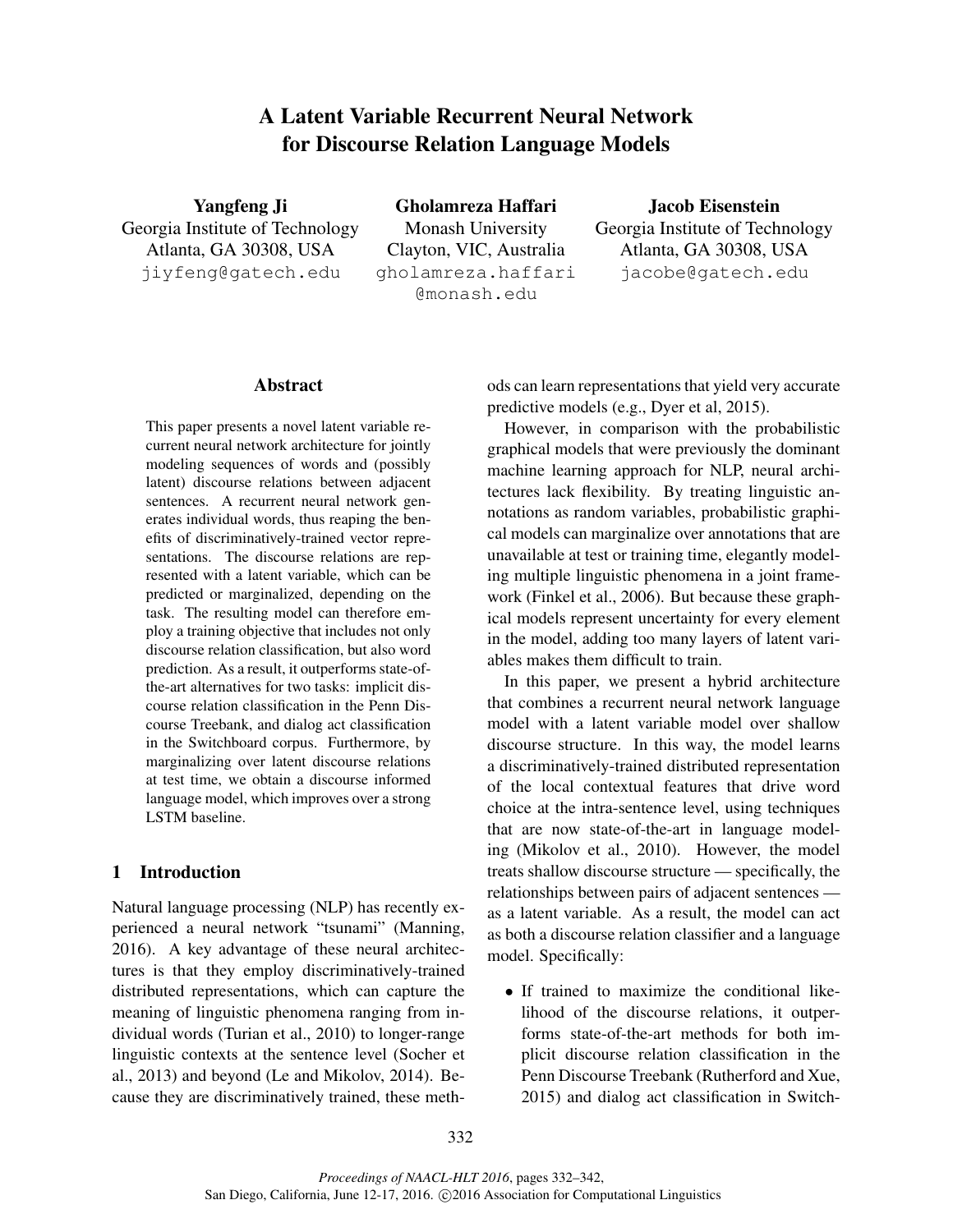board (Kalchbrenner and Blunsom, 2013). The model learns from both the discourse annotations as well as the language modeling objective, unlike previous recursive neural architectures that learn only from annotated discourse relations (Ji and Eisenstein, 2015).

• If the model is trained to maximize the joint likelihood of the discourse relations and the text, it is possible to marginalize over discourse relations at test time, outperforming language models that do not account for discourse structure.

In contrast to recent work on continuous latent variables in recurrent neural networks (Chung et al., 2015), which require complex variational autoencoders to represent uncertainty over the latent variables, our model is simple to implement and train, requiring only minimal modifications to existing recurrent neural network architectures that are implemented in commonly-used toolkits such as Theano, Torch, and CNN.

We focus on a class of *shallow discourse relations*, which hold between pairs of adjacent sentences (or utterances). These relations describe how the adjacent sentences are related: for example, they may be in CONTRAST, or the latter sentence may offer an answer to a question posed by the previous sentence. Shallow relations do not capture the full range of discourse phenomena (Webber et al., 2012), but they account for two well-known problems: implicit discourse relation classification in the Penn Discourse Treebank, which was the 2015 CoNLL shared task (Xue et al., 2015); and dialog act classification, which characterizes the structure of interpersonal communication in the Switchboard corpus (Stolcke et al., 2000), and is a key component of contemporary dialog systems (Williams and Young, 2007). Our model outperforms state-of-the-art alternatives for implicit discourse relation classification in the Penn Discourse Treebank, and for dialog act classification in the Switchboard corpus.

#### 2 Background

Our model scaffolds on recurrent neural network (RNN) language models (Mikolov et al., 2010), and recent variants that exploit multiple levels of linguistic detail (Ji et al., 2015; Lin et al., 2015).

**RNN Language Models** Let us denote token  $n$  in a sentence t by  $y_{t,n} \in \{1...V\}$ , and write  $y_t =$  ${y_{t,n}}_{n \in \{1...N_t\}}$  to indicate the sequence of words in sentence  $t$ . In an RNN language model, the probability of the sentence is decomposed as,

$$
p(\boldsymbol{y}_t) = \prod_{n}^{N_t} p(y_{t,n} | \boldsymbol{y}_{t,\leq n}), \qquad (1)
$$

where the probability of each word  $y_{t,n}$  is conditioned on the entire preceding sequence of words  $y_{t, < n}$  through the summary vector  $h_{t, n-1}$ . This vector is computed recurrently from  $h_{t,n-2}$  and from the *embedding* of the current word,  $\mathbf{X}_{y_{t,n-1}}$ , where  $\mathbf{X} \in \mathbb{R}^{K \times V}$  and K is the dimensionality of the word embeddings. The language model can then be summarized as,

$$
\boldsymbol{h}_{t,n} = \boldsymbol{f}(\mathbf{X}_{y_{t,n}}, \boldsymbol{h}_{t,n-1})
$$
 (2)

$$
p(y_{t,n} | \mathbf{y}_{t,
$$

where the matrix  $\mathbf{W}_o \in \mathbb{R}^{V \times K}$  defines the *output embeddings*, and  $\boldsymbol{b}_o \in \mathbb{R}^V$  is an offset. The function  $f(\cdot)$  is a deterministic non-linear transition function. It typically takes an element-wise non-linear transformation (e.g., tanh) of a vector resulting from the sum of the word embedding and a linear transformation of the previous hidden state.

The model as described thus far is identical to the recurrent neural network language model (RNNLM) of Mikolov et al. (2010). In this paper, we replace the above simple hidden state units with the more complex Long Short-Term Memory units (Hochreiter and Schmidhuber, 1997), which have consistently been shown to yield much stronger performance in language modeling (Pham et al., 2014). For simplicity, we still use the term RNNLM in referring to this model.

Document Context Language Model One drawback of the RNNLM is that it cannot propagate longrange information between the sentences. Even if we remove sentence boundaries, long-range information will be attenuated by repeated application of the non-linear transition function. Ji et al. (2015) propose the Document Context Language Model (DCLM) to address this issue. The core idea is to represent context with *two* vectors:  $h_{t,n}$ , representing *intra*-sentence word-level context, and  $c_t$ , representing *inter*-sentence context. These two vectors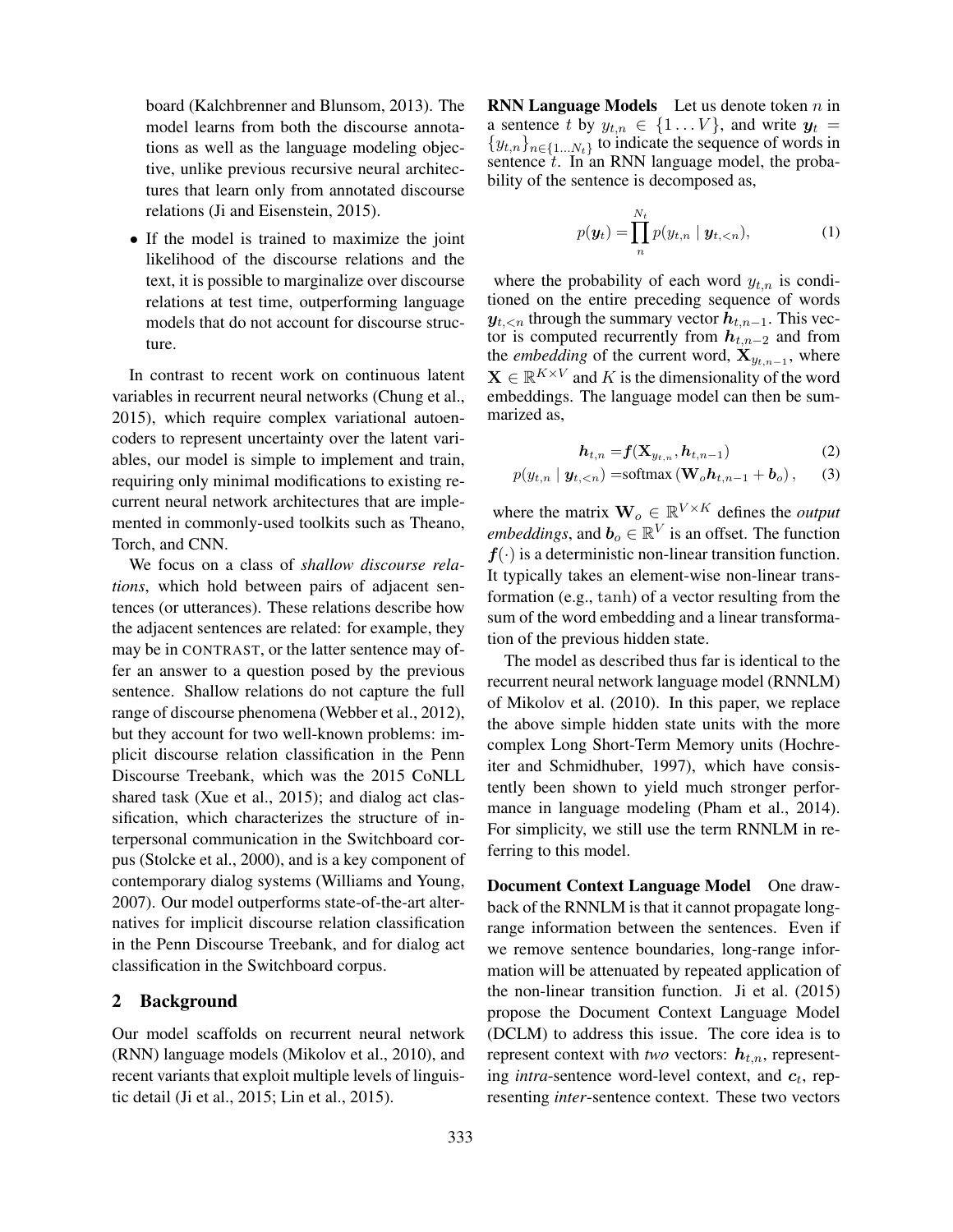

Figure 1: A fragment of our model with latent variable  $z_t$ , which only illustrates discourse information flow from sentence  $(t - 1)$ to t. The information from sentence  $(t - 1)$  affects the distribution of  $z_t$  and then the words prediction within sentence t.

$$
p(y_{t,n+1} \mid z_t, y_{t, < n}, y_{t-1}) = g\left(\underbrace{\mathbf{W}_o^{(z_t)} \mathbf{h}_{t,n}}_{\text{relation-specific}} + \underbrace{\mathbf{W}_c^{(z_t)} \mathbf{c}_{t-1}}_{\text{relation-specific}} + \underbrace{\mathbf{b}_o^{(z_t)}}_{\text{relation-specific}}\right) (4)
$$

Figure 2: Per-token generative probabilities in the discourse relation language model

are then linearly combined in the generation function for word  $y_{t,n}$ ,

$$
p(y_{t,n} | y_{t,  
= softmax ( $\mathbf{W}_o \mathbf{h}_{t,n-1} + \mathbf{W}_c \mathbf{c}_{t-1} + \mathbf{b}_o$ ), (5)
$$

where  $c_{t-1}$  is set to the last hidden state of the previous sentence. Ji et al. (2015) show that this model can improve language model perplexity.

#### 3 Discourse Relation Language Models

We now present a probabilistic neural model over sequences of words and shallow discourse relations. Discourse relations  $z_t$  are treated as latent variables, which are linked with a recurrent neural network over words in a *latent variable recurrent neural network* (Chung et al., 2015).

#### 3.1 The Model

Our model (see Figure 1) is formulated as a two-step generative story. In the first step, context information from the sentence  $(t-1)$  is used to generate the discourse relation between sentences  $(t - 1)$  and t,

$$
p(z_t | y_{t-1}) = \text{softmax}(\mathbf{U}\mathbf{c}_{t-1} + \mathbf{b}), \qquad (6)
$$

where  $z_t$  is a random variable capturing the discourse relation between the two sentences, and  $c_{t-1}$ is a vector summary of the contextual information from sentence  $(t - 1)$ , just as in the DCLM (Equation 5). The model maintains a default context vector  $c_0$  for the first sentences of documents, and treats it as a parameter learned with other model parameters during training.

In the second step, the sentence  $y_t$  is generated, conditioning on the preceding sentence  $y_{t-1}$  and the discourse relation  $z_t$ :

$$
p(\mathbf{y}_t | z_t, \mathbf{y}_{t-1}) = \prod_{n}^{N_t} p(y_{t,n} | \mathbf{y}_{t, < n}, \mathbf{y}_{t-1}, z_t), (7)
$$

The generative probability for the sentence  $y_t$  decomposes across tokens as usual (Equation 7). The per-token probabilities are shown in Equation 4, in Figure 2. Discourse relations are incorporated by parameterizing the output matrices  $\mathbf{W}_o^{(z_t)}$  and  $\mathbf{W}_c^{(z_t)}$ ; depending on the discourse relation that holds between  $(t - 1)$  and t, these matrices will favor different parts of the embedding space. The bias term  $b_o^{(z_t)}$  is also parametrized by the discourse relation, so that each relation can favor specific words.

Overall, the joint probability of the text and discourse relations is,

$$
p(\mathbf{y}_{1:T}, \mathbf{z}_{1:T}) = \prod_t^T p(z_t \mid \mathbf{y}_{t-1}) \times p(\mathbf{y}_t \mid z_t, \mathbf{y}_{t-1}).
$$
\n(8)

If the discourse relations  $z_t$  are not observed, then our model is a form of latent variable recurrent neural network (LVRNN). Connections to recent work on LVRNNs are discussed in § 6; the key difference is that the latent variables here correspond to linguistically meaningful elements, which we may wish to predict or marginalize, depending on the situation.

**Parameter Tying** As proposed, the Discourse Relation Language Model has a large number of parameters. Let  $K$ ,  $H$  and  $V$  be the input dimension,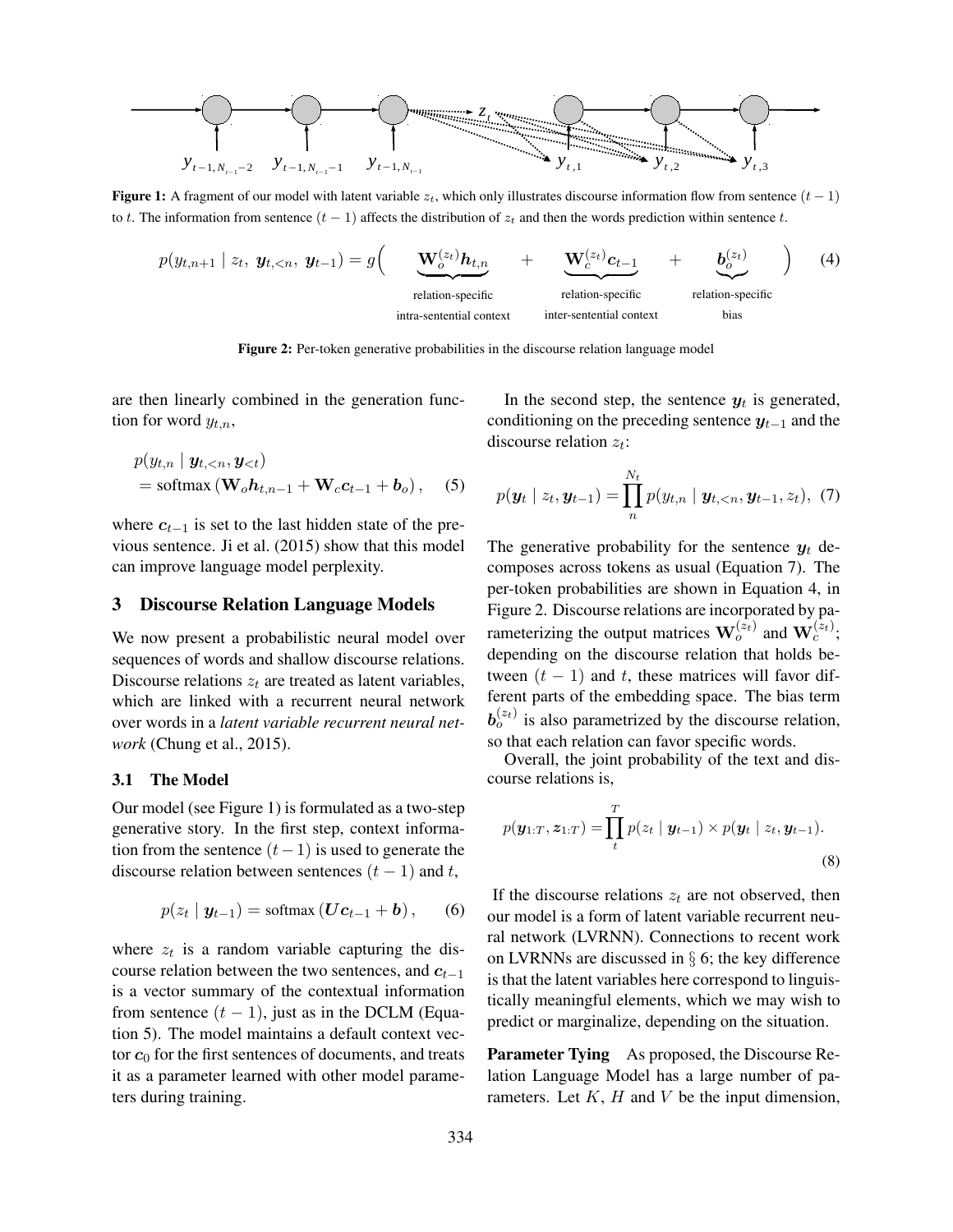hidden dimension and the size of vocabulary in language modeling. The size of each prediction matrix  $\mathbf{W}_o^{(z)}$  and  $\mathbf{W}_c^{(z)}$  is  $V \times H$ ; there are two such matrices for each possible discourse relation. We reduce the number of parameters by factoring each of these matrices into two components:

$$
\mathbf{W}_o^{(z)} = \mathbf{W}_o \cdot \mathbf{V}^{(z)}, \quad \mathbf{W}_c^{(z)} = \mathbf{W}_c \cdot \mathbf{M}^{(z)}, \quad (9)
$$

where  $V^{(z)}$  and  $M^{(z)}$  are relation-specific components for intra-sentential and inter-sentential contexts; the size of these matrices is  $H \times H$ , with  $H \ll V$ . The larger  $V \times H$  matrices  $W_o$  and  $W_c$ are shared across all relations.

### 3.2 Inference

There are two possible inference scenarios: inference over discourse relations, conditioning on words; and inference over words, marginalizing over discourse relations.

Inference over Discourse Relations The probability of discourse relations given the sentences  $p(z_{1:T} | y_{1:T})$  is decomposed into the product of probabilities of individual discourse relations conditioned on the adjacent sentences  $\prod_t p(z_t \mid \boldsymbol{y}_t, \boldsymbol{y}_{t-1}).$ These probabilities are computed by Bayes' rule:

$$
p(z_t \mid \boldsymbol{y}_t, \boldsymbol{y}_{t-1}) = \frac{p(\boldsymbol{y}_t \mid z_t, \boldsymbol{y}_{t-1}) \times p(z_t \mid \boldsymbol{y}_{t-1})}{\sum_{z'} p(\boldsymbol{y}_t \mid z', \boldsymbol{y}_{t-1}) \times p(z' \mid \boldsymbol{y}_{t-1})}.
$$
\n(10)

The terms in each product are given in Equations 6 and 7. Normalizing involves only a sum over a small finite number of discourse relations. Note that inference is easy in our case because all words are observed and there is no probabilistic coupling of the discourse relations.

Inference over Words In discourse-informed language modeling, we marginalize over discourse relations to compute the probability of a sequence of sentence  $y_{1:T}$ , which can be written as,

$$
p(\mathbf{y}_{1:T}) = \prod_{t}^{T} \sum_{z_t} p(z_t | \mathbf{y}_{t-1}) \times p(\mathbf{y}_t | z_t, \mathbf{y}_{t-1}),
$$
\n(11)

because the word sequences are observed, decoupling each  $z_t$  from its neighbors  $z_{t+1}$  and  $z_{t-1}$ . This decoupling ensures that we can compute the overall marginal likelihood as a product over local marginals.

#### 3.3 Learning

The model can be trained in two ways: to maximize the joint probability  $p(\mathbf{y}_{1:T}, \mathbf{z}_{1:T})$ , or to maximize the conditional probability  $p(z_{1:T} | y_{1:T})$ . The joint training objective is more suitable for language modeling scenarios, and the conditional objective is better for discourse relation prediction. We now describe each objective in detail.

Joint likelihood objective The joint likelihood objective function is directly adopted from the joint probability defined in Equation 8. The objective function for a single document with  $T$  sentences or utterances is,

$$
\ell(\boldsymbol{\theta}) = \sum_{t}^{T} \log p(z_t | \boldsymbol{y}_{t-1}) + \sum_{n}^{N_t} \log p(y_{t,n} | \boldsymbol{y}_{t, < n}, \boldsymbol{y}_{t-1}, z_t), \qquad (12)
$$

where  $\theta$  represents the collection of all model parameters, including the parameters in the LSTM units and the word embeddings.

Maximizing the objective function  $\ell(\theta)$  will jointly optimize the model on both language language and discourse relation prediction. As such, it can be viewed as a form of multi-task learning (Caruana, 1997), where we learn a shared representation that works well for discourse relation prediction and for language modeling. However, in practice, the large vocabulary size and number of tokens means that the language modeling part of the objective function tends to dominate.

Conditional objective This training objective is specific to the discourse relation prediction task, and based on Equation 10 can be written as:

$$
\ell_r(\boldsymbol{\theta}) = \sum_{t}^{T} \log p(z_t | \boldsymbol{y}_{t-1}) + \log p(\boldsymbol{y}_t | z_t, \boldsymbol{y}_{t-1}) - \log \sum_{z'} p(z' | \boldsymbol{y}_{t-1}) \times p(\boldsymbol{y}_t | z', \boldsymbol{y}_{t-1})
$$
\n(13)

The first line in Equation 13 is the same as  $\ell(\theta)$ , but the second line reflects the normalization over all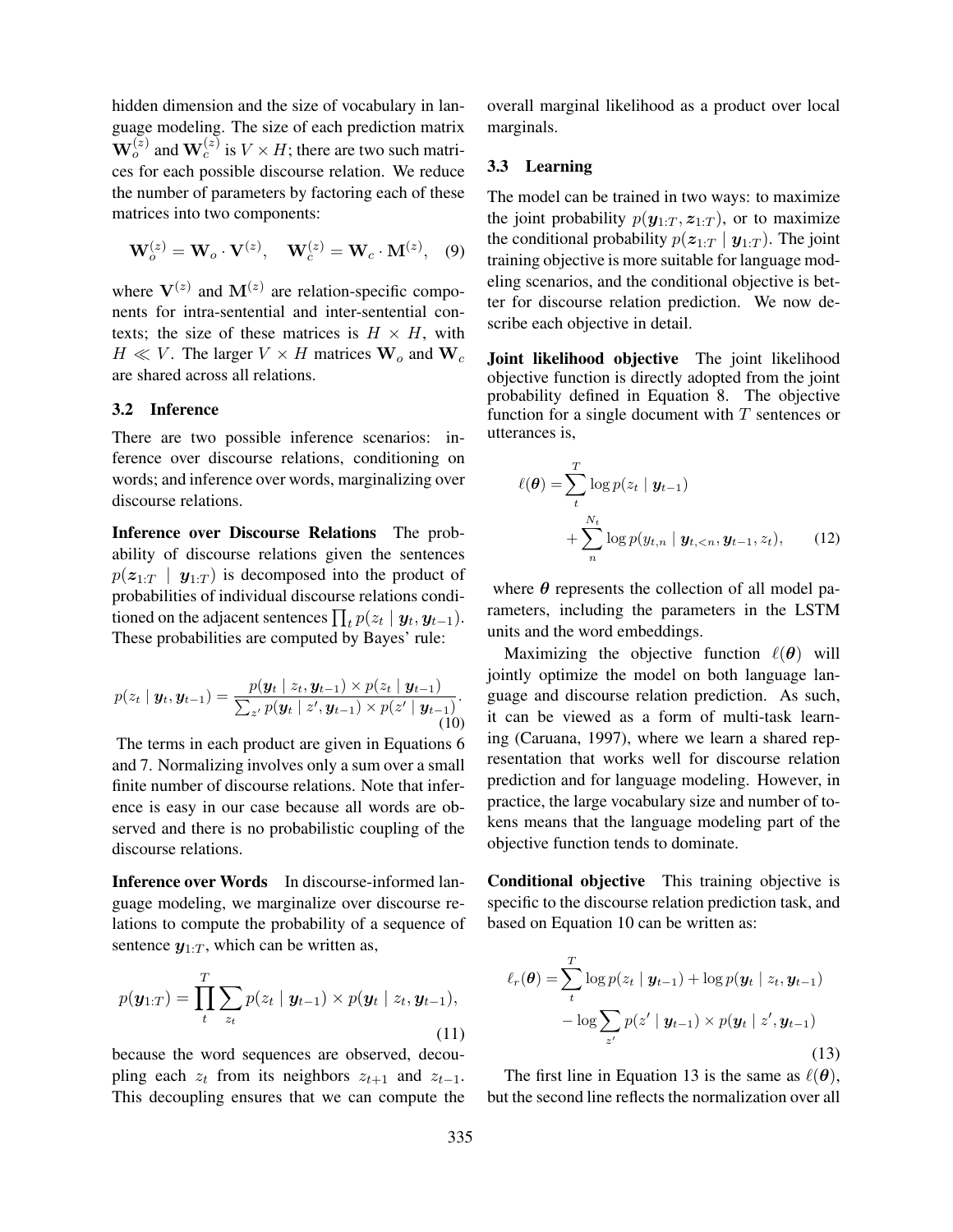possible values of  $z_t$ . This forces the objective function to attend specifically to the problem of maximizing the conditional likelihood of the discourse relations and treat language modeling as an auxiliary task (Collobert et al., 2011).

### 3.4 Modeling limitations

The discourse relation language model is carefully designed to decouple the discourse relations from each other, after conditioning on the words. It is clear that text documents and spoken dialogues have sequential discourse structures, and it seems likely that modeling this structure could improve performance. In a traditional hidden Markov model (HMM) generative approach (Stolcke et al., 2000), modeling sequential dependencies is not difficult, because training reduces to relative frequency estimation. However, in the hybrid probabilisticneural architecture proposed here, training is already expensive, due to the large number of parameters that must be estimated. Adding probabilistic couplings between adjacent discourse relations  $\langle z_{t-1}, z_t \rangle$  would require the use of dynamic programming for both training and inference, increasing time complexity by a factor that is quadratic in the number of discourse relations. We did not attempt this in this paper; we do compare against a conventional HMM on the dialogue act prediction task in  $\S$  5.

Ji et al. (2015) propose an alternative form of the document context language model, in which the contextual information  $c_t$  impacts the hidden state  $h_{t+1}$ , rather than going directly to the outputs  $y_{t+1}$ . They obtain slightly better perplexity with this approach, which has fewer trainable parameters. However, this model would couple  $z_t$  with *all* subsequent sentences  $y_{>t}$ , making prediction and marginalization of discourse relations considerably more challenging. Sequential Monte Carlo algorithms offer a possible solution (de Freitas et al., ; Gu et al., 2015), which may be considered in future work.

### 4 Data and Implementation

We evaluate our model on two benchmark datasets: (1) the Penn Discourse Treebank (Prasad et al., 2008, PDTB), which is annotated on a corpus of Wall Street Journal acticles; (2) the Switchboard dialogue act corpus (Stolcke et al., 2000, SWDA), which is annotated on a collections of phone conversations. Both corpora contain annotations of discourse relations and dialogue relations that hold between adjacent spans of text.

The Penn Discourse Treebank (PDTB) provides a low-level discourse annotation on written texts. In the PDTB, each discourse relation is annotated between two argument spans, Arg1 and Arg2. There are two types of relations: explicit and implicit. Explicit relations are signalled by discourse markers (e.g., "*however*", "*moreover*"), and the span of Arg1 is almost totally unconstrained: it can range from a single clause to an entire paragraph, and need not be adjacent to either Arg2 nor the discourse marker. However, automatically classifying these relations is considered to be relatively easy, due to the constraints from the discourse marker itself (Pitler et al., 2008). In addition, explicit relations are difficult to incorporate into language models which must generate each word exactly once. On the contrary, *implicit* discourse relations are annotated only between adjacent sentences, based on a semantic understanding of the discourse arguments. Automatically classifying these discourse relations is a challenging task (Lin et al., 2009; Pitler et al., 2009; Rutherford and Xue, 2015; Ji and Eisenstein, 2015). We therefore focus on implicit discourse relations, leaving to the future work the question of how to apply our modeling framework to explicit discourse relations. During training, we collapse all relation types other than implicit (explicit, ENTREL, and NOREL) into a single dummy relation type, which holds between all adjacent sentence pairs that do not share an implicit relation.

As in the prior work on first-level discourse relation identification (e.g., Park and Cardie, 2012), we use sections 2-20 of the PDTB as the training set, sections 0-1 as the development set for parameter tuning, and sections 21-22 for testing. For preprocessing, we lower-cased all tokens, and substituted all numbers with a special token "*NUM*". To build the vocabulary, we kept the 10,000 most frequent words from the training set, and replaced lowfrequency words with a special token "*UNK*". In prior work that focuses on detecting individual relations, balanced training sets are constructed so that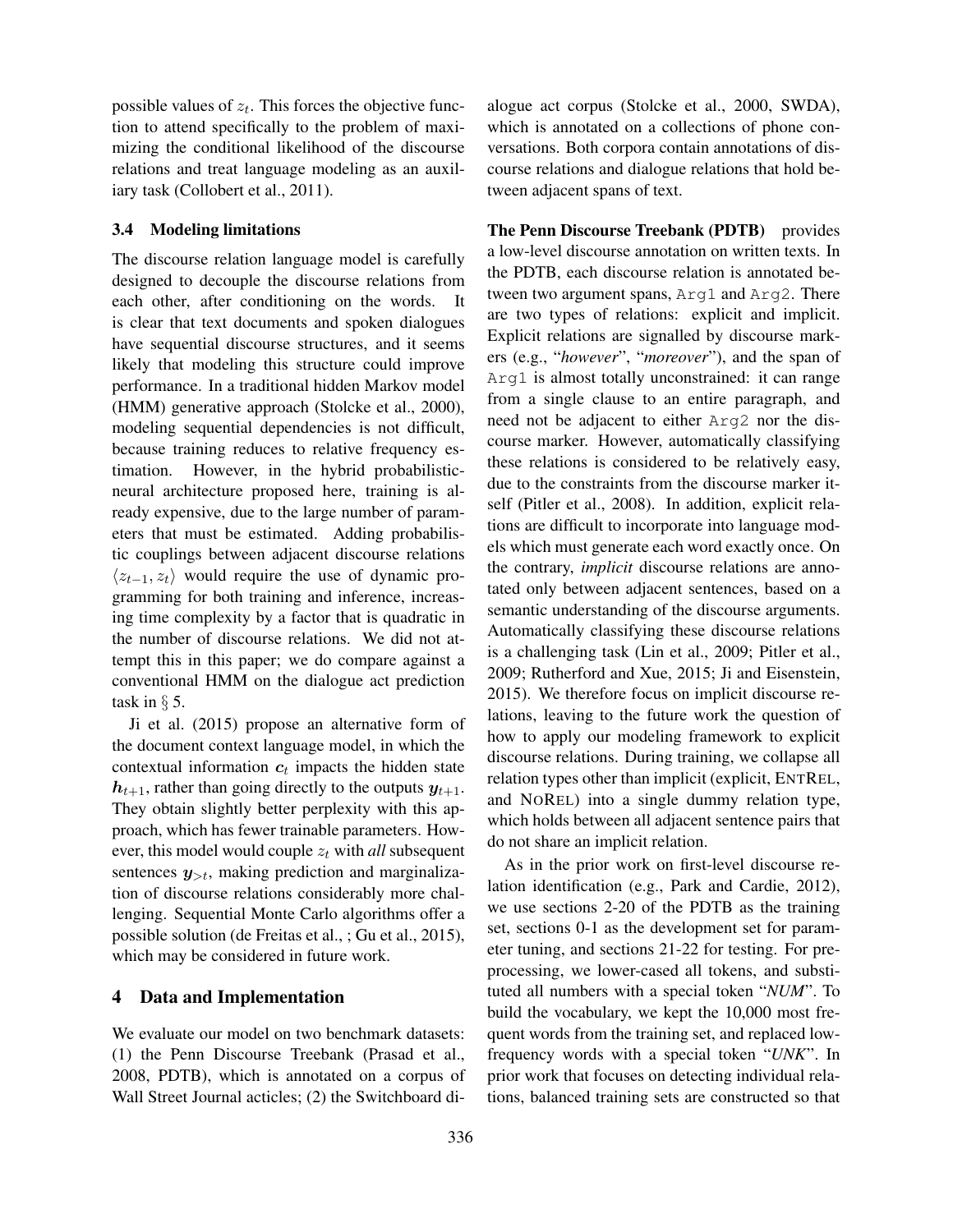there are an equal number of instances with and without each relation type (Park and Cardie, ; Biran and McKeown, 2013; Rutherford and Xue, 2014). In this paper, we target the more challenging multiway classification problem, so this strategy is not applicable; in any case, since our method deals with entire documents, it is not possible to balance the training set in this way.

The Switchboard Dialog Act Corpus (SWDA) is annotated on the Switchboard Corpus of humanhuman conversational telephone speech (Godfrey et al., 1992). The annotations label each utterance with one of 42 possible speech acts, such as AGREE, HEDGE, and WH-QUESTION. Because these speech acts form the structure of the dialogue, most of them pertain to both the preceding and succeeding utterances (e.g., AGREE). The SWDA corpus includes 1155 five-minute conversations. We adopted the standard split from Stolcke et al. (2000), using 1,115 conversations for training and nineteen conversations for test. For parameter tuning, we randomly select nineteen conversations from the training set as the development set. After parameter tuning, we train the model on the full training set with the selected configuration. We use the same preprocessing techniques here as in the PDTB.

### 4.1 Implementation

We use a single-layer LSTM to build the recurrent architecture of our models, which we implement in the CNN package.<sup>1</sup> Our implementation is available on https://github.com/ jiyfeng/drlm. Some additional details follow.

Initialization Following prior work on RNN initialization (Bengio, 2012), all parameters except the relation prediction parameters  $U$  and  $b$  are initialized with random values drawn from the range  $[-\sqrt{6/(d_1+d_2)}, \sqrt{6/(d_1+d_2)}]$ , where  $d_1$  and  $d_2$ are the input and output dimensions of the parameter matrix respectively. The matrix U is initialized with random numbers from  $[-10^{-5}, 10^{-5}]$  and b is initialized to 0.

Learning Online learning was performed using AdaGrad (Duchi et al., 2011) with initial learning rate  $\lambda = 0.1$ . To avoid the exploding gradient problem, we used norm clipping trick with a threshold of  $\tau = 5.0$  (Pascanu et al., 2012). In addition, we used value dropout (Srivastava et al., 2014) with rate 0.5, on the input **X**, context vector c and hidden state  $h$ , similar to the architecture proposed by Pham et al. (2014). The training procedure is monitored by the performance on the development set. In our experiments, 4 to 5 epochs were enough.

Hyper-parameters Our model includes two tunable hyper-parameters: the dimension of word representation  $K$ , the hidden dimension of LSTM unit H. We consider the values {32, 48, 64, 96, 128} for both  $K$  and  $H$ . For each corpus in experiments, the best combination of  $K$  and  $H$  is selected via grid search on the development set.

# 5 Experiments

Our main evaluation is discourse relation prediction, using the PDTB and SWDA corpora. We also evaluate on language modeling, to determine whether incorporating discourse annotations at training time and then marginalizing them at test time can improve performance.

# 5.1 Implicit discourse relation prediction on the PDTB

We first evaluate our model with implicit discourse relation prediction on the PDTB dataset. Most of the prior work on first-level discourse relation prediction focuses on the "one-versus-all" binary classification setting, but we attack the more general fourway classification problem, as performed by Rutherford and Xue (2015). We compare against the following methods:

- Rutherford and Xue (2015) build a set of featurerich classifiers on the PDTB, and then augment these classifiers with additional automaticallylabeled training instances. We compare against their published results, which are state-of-the-art.
- Ji and Eisenstein (2015) employ a recursive neural network architecture. Their experimental setting is different, so we re-run their system using the same setting as described in § 4.

<sup>1</sup>https://github.com/clab/cnn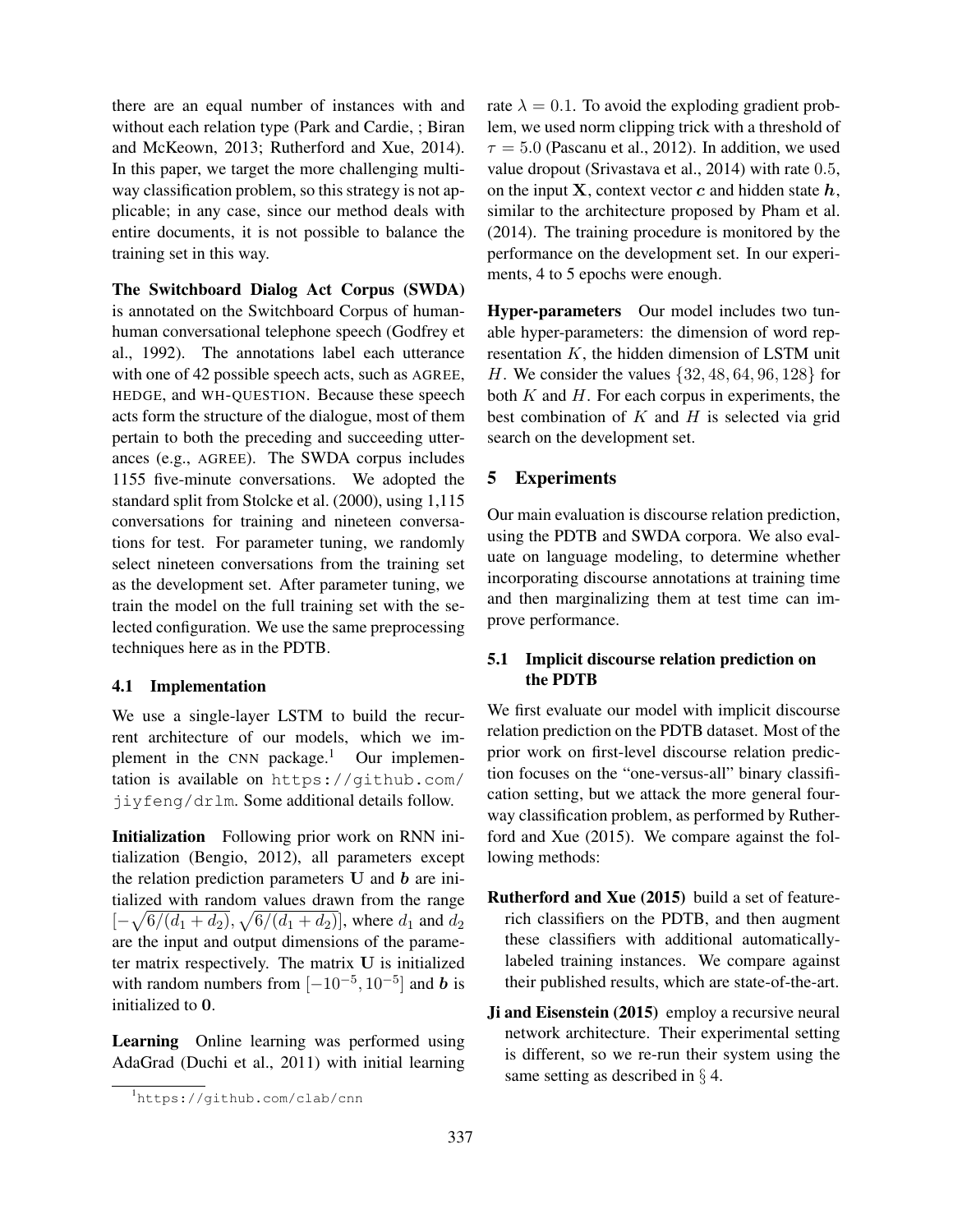| Model                         | Accuracy | Macro $F_1$ |
|-------------------------------|----------|-------------|
| <b>Baseline</b>               |          |             |
| 1. Most common class          | 54.7     |             |
| <i>Prior work</i>             |          |             |
| 2. (Rutherford and Xue, 2015) | 55.0     | 38.4        |
| 3. (Rutherford and Xue, 2015) | 57.1     | 40.5        |
| with extra training data      |          |             |
| 4. (Ji and Eisenstein, 2015)  | 56.4     | 40.0        |
| $Our work$ - DRLM             |          |             |
| 5. Joint training             | 57.1     | 40.5        |
| 6. Conditional training       | 59.5*    | 42.3        |

 $*$  significantly better than lines 2 and 4 with  $p < 0.05$ 

Table 1: Multiclass relation identification on the first-level PDTB relations.

Results As shown in Table 1, the conditionallytrained discourse relation language models (DRLM) outperforms all alternatives, on both metrics. While the jointly-trained DRLM is at the same level as the previous state-of-the-art, conditional training on the same model provides a significant additional advantage, indicated by a binomial test.

### 5.2 Dialogue Act tagging

Dialogue act tagging has been widely studied in both NLP and speech communities. We follow the setup used by Stolcke et al. (2000) to conduct experiments, and adopt the following systems for comparison:

- Stolcke et al. (2000) employ a hidden Markov model, with each HMM state corresponding to a dialogue act.
- Kalchbrenner and Blunsom (2013) employ a complex neural architecture, with a convolutional network at each utterance and a recurrent network over the length of the dialog. To our knowledge, this model attains state-of-the-art accuracy on this task, outperforming other prior work such as (Webb et al., 2005; Milajevs and Purver, 2014).

Results As shown in Table 2, the conditionallytrained discourse relation language model (DRLM) outperforms all competitive systems on this task. A binomial test shows the result in line 6 is significantly better than the previous state-of-the-art (line 4). All comparisons are against published results, and Macro- $F_1$  scores are not available. Accuracy

| 1. Model                                                                        | Accuracy         |
|---------------------------------------------------------------------------------|------------------|
| <b>Baseline</b><br>2. Most common class                                         | 31.5             |
| <i>Prior work</i><br>3. (Stolcke et al., 2000)<br>4. (Kalchbrenner and Blunsom, | 71.0<br>73.9     |
| 2013)<br><i>Our work - DRLM</i><br>5. Joint training<br>6. Conditional training | 74.0<br>$77.0^*$ |

 $*$  significantly better than line 4 with  $p < 0.01$ 

Table 2: The results of dialogue act tagging.

is more reliable on this evaluation, since no single class dominates, unlike the PDTB task.

#### 5.3 Discourse-aware language modeling

As a joint model for discourse and language modeling, DRLM can also function as a language model, assigning probabilities to sequences of words while marginalizing over discourse relations. To determine whether discourse-aware language modeling can improve performance, we compare against the following systems:

- RNNLM+LSTM This is the same basic architecture as the RNNLM proposed by (Mikolov et al., 2010), which was shown to outperform a Kneser-Ney smoothed 5-gram model on modeling Wall Street Journal text. Following Pham et al. (2014), we replace the Sigmoid nonlinearity with a long short-term memory (LSTM).
- DCLM We compare against the Document Context Language Model (DCLM) of Ji et al. (2015). We use the "context-to-output" variant, which is identical to the current modeling approach, except that it is not parametrized by discourse relations. This model achieves strong results on language modeling for small and medium-sized corpora, outperforming RNNLM+LSTM.

Results The perplexities of language modeling on the PDTB and the SWDA are summarized in Table 3. The comparison between line 1 and line 2 shows the benefit of considering multi-sentence context information on language modeling. Line 3 shows that adding discourse relation information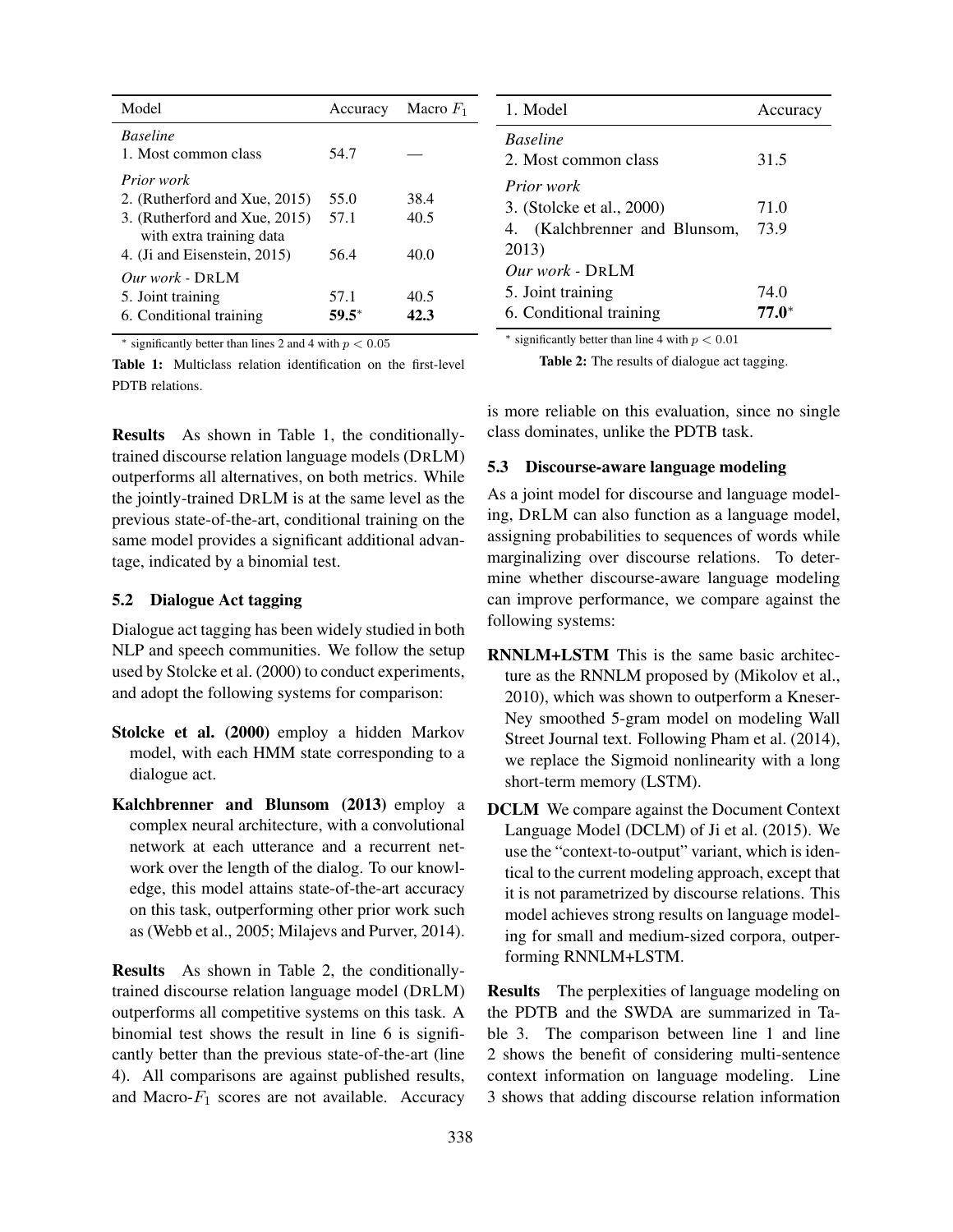|                                        | <b>PDTB</b> |           |                | <b>SWDA</b> |          |              |
|----------------------------------------|-------------|-----------|----------------|-------------|----------|--------------|
| Model                                  | $K_{-}$     | H         | PPLX           | K           | H        | PPLX         |
| <b>Baseline</b><br>1. RNNLM<br>2. DCLM | 96<br>96    | 128<br>96 | 117.8<br>112.2 | 128<br>96   | 96<br>96 | 56.0<br>45.3 |
| Our work<br>3. DRLM                    | 64          | 96        | 108.3          | 128         | 64       | 39.6         |

Table 3: Language model perplexities (PPLX), lower is better. The model dimensions  $K$  and  $H$  that gave best performance on the dev set are also shown.

yields further improvements for both datasets. We emphasize that discourse relations in the test documents are marginalized out, so no annotations are required for the test set; the improvements are due to the disambiguating power of discourse relations in the training set.

Because our training procedure requires discourse annotations, this approach does not scale to the large datasets typically used in language modeling. As a consequence, the results obtained here are somewhat academic, from the perspective of practical language modeling. Nonetheless, the positive results here motivate the investigation of training procedures that are also capable of marginalizing over discourse relations at training time.

# 6 Related Work

This paper draws on previous work in both discourse modeling and language modeling.

Discourse and dialog modeling Early work on discourse relation classification utilizes rich, handcrafted feature sets (Joty et al., 2012; Lin et al., 2009; Sagae, 2009). Recent representation learning approaches attempt to learn good representations jointly with discourse relation classifiers and discourse parsers (Ji and Eisenstein, 2014; Li et al., 2014). Of particular relevance are applications of neural architectures to PDTB implicit discourse relation classification (Ji and Eisenstein, 2015; Zhang et al., 2015; Braud and Denis, 2015). All of these approaches are essentially classifiers, and take supervision only from the 16,000 annotated discourse relations in the PDTB training set. In contrast, our approach is a probabilistic model over the entire text.

Probabilistic models are frequently used in dia-

log act tagging, where hidden Markov models have been a dominant approach (Stolcke et al., 2000). In this work, the emission distribution is an  $n$ -gram language model for each dialogue act; we use a conditionally-trained recurrent neural network language model. An alternative neural approach for dialogue act tagging is the combined convolutionalrecurrent architecture of Kalchbrenner and Blunsom (2013). Our modeling framework is simpler, relying on a latent variable parametrization of a purely recurrent architecture.

Language modeling There are an increasing number of attempts to incorporate document-level context information into language modeling. For example, Mikolov and Zweig (2012) introduce LDAstyle topics into RNN based language modeling. Sordoni et al. (2015) use a convolutional structure to summarize the context from previous two utterances as context vector for RNN based language modeling. Our models in this paper provide a unified framework to model the context and current sentence. Wang and Cho (2015) and Lin et al. (2015) construct bag-of-words representations of previous sentences, which are then used to inform the RNN language model that generates the current sentence. The most relevant work is the Document Context Language Model (Ji et al., 2015, DCLM); we describe the connection to this model in  $\S 2$ . By adding discourse information as a latent variable, we attain better perplexity on held-out data.

Latent variable neural networks Introducing latent variables to a neural network model increases its representational capacity, which is the main goal of prior efforts in this space (Kingma and Welling, 2014; Chung et al., 2015). From this perspective, our model with discourse relations as latent variables shares the same merit. Unlike this prior work, in our approach, the latent variables carry a linguistic interpretation, and are at least partially observed. Also, these prior models employ continuous latent variables, requiring complex inference techniques such as variational autoencoders (Kingma and Welling, 2014; Burda et al., 2016; Chung et al., 2015). In contrast, the discrete latent variables in our model are easy to sum and maximize over.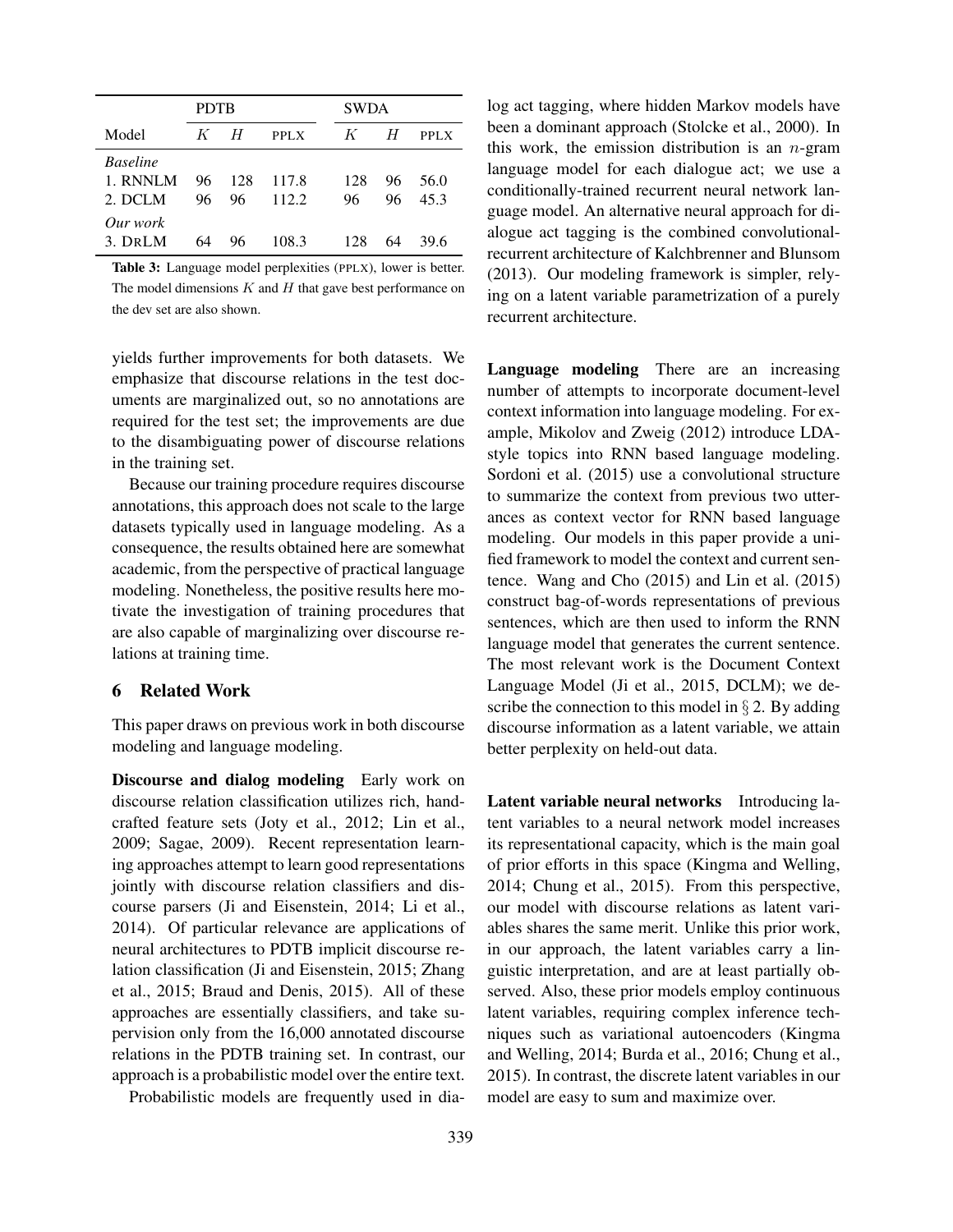# 7 Conclusion

We have presented a probabilistic neural model over sequences of words and shallow discourse relations between adjacent sequences. This model combines positive aspects of neural network architectures with probabilistic graphical models: it can learn discriminatively-trained vector representations, while maintaining a probabilistic representation of the targeted linguistic element: in this case, shallow discourse relations. This method outperforms state-of-the-art systems in two discourse relation detection tasks, and can also be applied as a language model, marginalizing over discourse relations on the test data. Future work will investigate the possibility of learning from partially-labeled training data, which would have at least two potential advantages. First, it would enable the model to scale up to the large datasets needed for competitive language modeling. Second, by training on more data, the resulting vector representations might support even more accurate discourse relation prediction.

### Acknowledgments

Thanks to Trevor Cohn, Chris Dyer, Lingpeng Kong, and Quoc V. Le for helpful discussions, and to the anonymous reviewers for their feedback. This work was supported by a Google Faculty Research award to the third author. It was partially performed during the 2015 Jelinek Memorial Summer Workshop on Speech and Language Technologies at the University of Washington, Seattle, and was supported by Johns Hopkins University via NSF Grant No IIS 1005411, DARPA LORELEI Contract No HR0011- 15-2-0027, and gifts from Google, Microsoft Research, Amazon and Mitsubishi Electric Research Laboratory.

#### References

- Yoshua Bengio. 2012. Practical recommendations for gradient-based training of deep architectures. In *Neural Networks: Tricks of the Trade*, pages 437–478. Springer.
- Or Biran and Kathleen McKeown. 2013. In *Proceedings of the Association for Computational Linguistics (ACL)*, pages 69–73, Sophia, Bulgaria.
- Chloé Braud and Pascal Denis. 2015. Comparing word representations for implicit discourse relation classi-

fication. In *Proceedings of Empirical Methods for Natural Language Processing (EMNLP)*, pages 2201– 2211, Lisbon, September.

- Yuri Burda, Roger Grosse, and Ruslan Salakhutdinov. 2016. Importance weighted autoencoders. In *Proceedings of the International Conference on Learning Representations (ICLR)*.
- Rich Caruana. 1997. Multitask learning. *Machine learning*, 28(1):41–75.
- Junyoung Chung, Kyle Kastner, Laurent Dinh, Kratarth Goel, Aaron Courville, and Yoshua Bengio. 2015. A recurrent latent variable model for sequential data. In *Neural Information Processing Systems (NIPS)*, Montréal.
- R. Collobert, J. Weston, L. Bottou, M. Karlen, K. Kavukcuoglu, and P. Kuksa. 2011. Natural language processing (almost) from scratch. *Journal of Machine Learning Research*, 12:2493–2537.
- João FG de Freitas, Mahesan Niranjan, Andrew H. Gee, and Arnaud Doucet. Sequential monte carlo methods to train neural network models. *Neural computation*, 12(4):955–993.
- John Duchi, Elad Hazan, and Yoram Singer. 2011. Adaptive subgradient methods for online learning and stochastic optimization. *The Journal of Machine Learning Research*, 12:2121–2159.
- Chris Dyer, Miguel Ballesteros, Wang Ling, Austin Matthews, and Noah A. Smith. 2015. Transitionbased dependency parsing with stack long short-term memory. In *Proceedings of the Association for Computational Linguistics (ACL)*, pages 334–343, Beijing, China.
- Jenny Rose Finkel, Christopher D Manning, and Andrew Y Ng. 2006. Solving the problem of cascading errors: Approximate bayesian inference for linguistic annotation pipelines. In *Proceedings of Empirical Methods for Natural Language Processing (EMNLP)*, pages 618–626.
- John J Godfrey, Edward C Holliman, and Jane McDaniel. 1992. Switchboard: Telephone speech corpus for research and development. In *ICASSP*, volume 1, pages 517–520. IEEE.
- Shixiang Gu, Zoubin Ghahramani, and Richard E Turner. 2015. Neural adaptive sequential monte carlo. In *Neural Information Processing Systems (NIPS)*, Montréal.
- Sepp Hochreiter and Jürgen Schmidhuber. 1997. Long short-term memory. *Neural computation*, 9(8):1735– 1780.
- Yangfeng Ji and Jacob Eisenstein. 2014. Representation learning for text-level discourse parsing. In *Proceedings of the Association for Computational Linguistics (ACL)*, Baltimore, MD.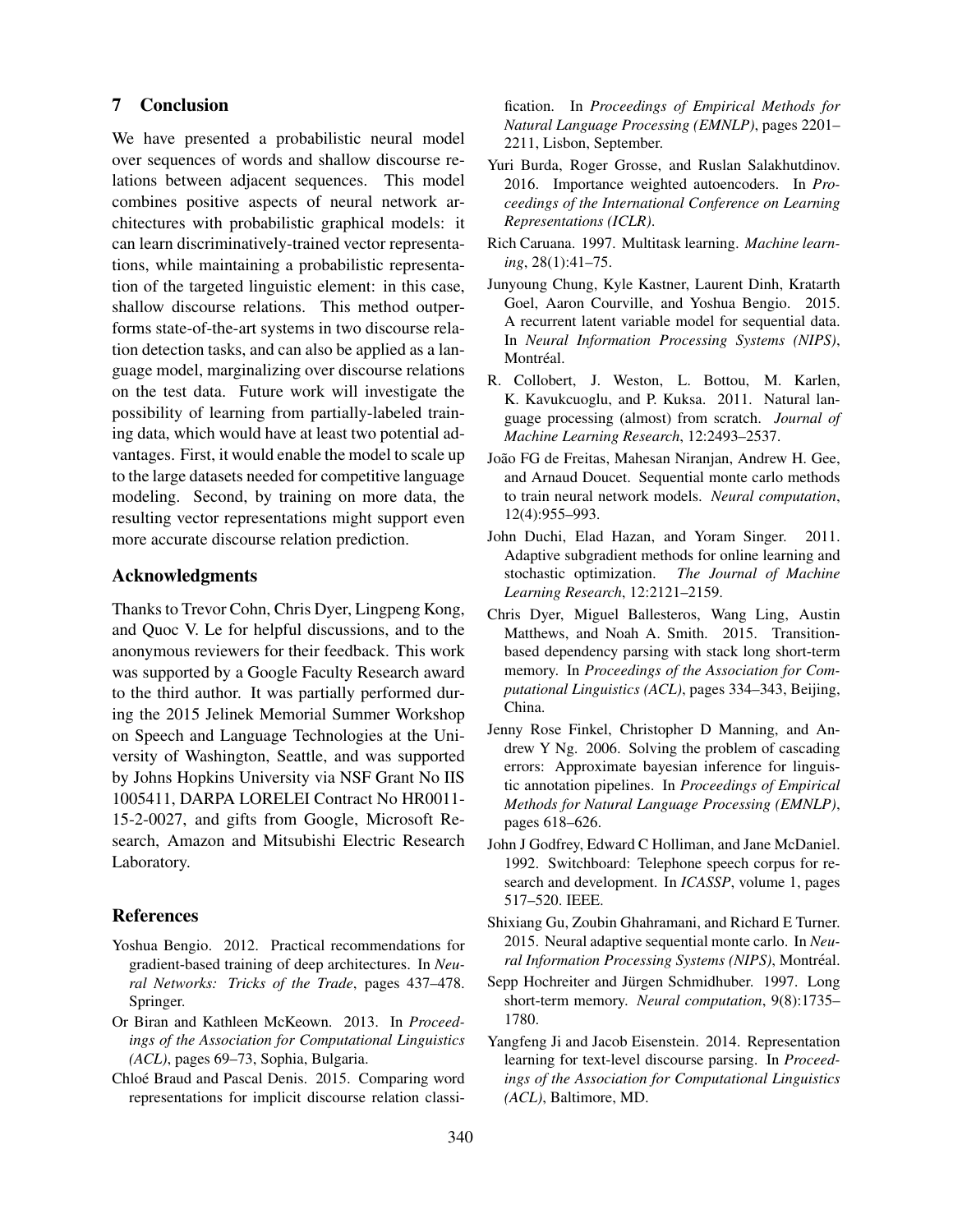- Yangfeng Ji and Jacob Eisenstein. 2015. One vector is not enough: Entity-augmented distributional semantics for discourse relations. *Transactions of the Association for Computational Linguistics (TACL)*, June.
- Yangfeng Ji, Trevor Cohn, Lingpeng Kong, Chris Dyer, and Jacob Eisenstein. 2015. Document context language models. In *International Conference on Learning Representations, Poster Paper*, volume abs/1511.03962.
- Shafiq Joty, Giuseppe Carenini, and Raymond Ng. 2012. A novel discriminative framework for sentence-level discourse analysis. In *Proceedings of Empirical Methods for Natural Language Processing (EMNLP)*.
- Nal Kalchbrenner and Phil Blunsom. 2013. Recurrent convolutional neural networks for discourse compositionality. In *Proceedings of the Workshop on Continuous Vector Space Models and their Compositionality*, pages 119–126, Sofia, Bulgaria, August. Association for Computational Linguistics.
- Diederik P Kingma and Max Welling. 2014. Autoencoding variational bayes. In *Proceedings of the International Conference on Learning Representations (ICLR)*.
- Quoc Le and Tomas Mikolov. 2014. Distributed representations of sentences and documents. In *Proceedings of the International Conference on Machine Learning (ICML)*.
- Jiwei Li, Rumeng Li, and Eduard Hovy. 2014. Recursive deep models for discourse parsing. In *Proceedings of Empirical Methods for Natural Language Processing (EMNLP)*.
- Ziheng Lin, Min-Yen Kan, and Hwee Tou Ng. 2009. Recognizing implicit discourse relations in the penn discourse treebank. In *Proceedings of Empirical Methods for Natural Language Processing (EMNLP)*, pages 343–351, Singapore.
- Rui Lin, Shujie Liu, Muyun Yang, Mu Li, Ming Zhou, and Sheng Li. 2015. Hierarchical recurrent neural network for document modeling. In *Proceedings of Empirical Methods for Natural Language Processing (EMNLP)*, pages 899–907, Lisbon, September.
- Christopher D. Manning. 2016. Computational linguistics and deep learning. *Computational Linguistics*, 41(4).
- Tomas Mikolov and Geoffrey Zweig. 2012. Context dependent recurrent neural network language model. In *Proceedings of Spoken Language Technology (SLT)*, pages 234–239.
- Tomas Mikolov, Martin Karafiát, Lukas Burget, Jan Cernocky, and Sanjeev Khudanpur. 2010. Recurrent neural network based language model. In *INTER-SPEECH*, pages 1045–1048.
- Dmitrijs Milajevs and Matthew Purver. 2014. Investigating the contribution of distributional semantic information for dialogue act classification. In *Proceedings of the 2nd Workshop on Continuous Vector Space Models and their Compositionality (CVSC)*, pages 40– 47.
- Joonsuk Park and Claire Cardie. Improving implicit discourse relation recognition through feature set optimization. In *Proceedings of the 13th Annual Meeting of the Special Interest Group on Discourse and Dialogue*, pages 108–112, Seoul, South Korea, July. Association for Computational Linguistics.
- Razvan Pascanu, Tomas Mikolov, and Yoshua Bengio. 2012. On the difficulty of training recurrent neural networks. *arXiv preprint arXiv:1211.5063*.
- Vu Pham, Théodore Bluche, Christopher Kermorvant, and Jérôme Louradour. 2014. Dropout improves recurrent neural networks for handwriting recognition. In *Frontiers in Handwriting Recognition (ICFHR), 2014 14th International Conference on*, pages 285– 290. IEEE.
- Emily Pitler, Mridhula Raghupathy, Hena Mehta, Ani Nenkova, Alan Lee, and Aravind Joshi. 2008. Easily identifiable discourse relations. In *Proceedings of the International Conference on Computational Linguistics (COLING)*, pages 87–90, Manchester, UK.
- Emily Pitler, Annie Louis, and Ani Nenkova. 2009. Automatic sense prediction for implicit discourse relations in text. In *Proceedings of the Association for Computational Linguistics (ACL)*, Suntec, Singapore.
- Rashmi Prasad, Nikhil Dinesh, Alan Lee, Eleni Miltsakaki, Livio Robaldo, Aravind Joshi, and Bonnie Webber. 2008. The Penn Discourse Treebank 2.0. In *Proceedings of LREC*.
- Attapol T Rutherford and Nianwen Xue. 2014. Discovering implicit discourse relations through brown cluster pair representation and coreference patterns. In *Proceedings of the European Chapter of the Association for Computational Linguistics (EACL)*.
- Attapol Rutherford and Nianwen Xue. 2015. Improving the inference of implicit discourse relations via classifying explicit discourse connectives. pages 799–808, May–June.
- Kenji Sagae. 2009. Analysis of discourse structure with syntactic dependencies and data-driven shift-reduce parsing. In *Proceedings of the 11th International Conference on Parsing Technologies (IWPT'09)*, pages 81–84, Paris, France, October. Association for Computational Linguistics.
- Richard Socher, Alex Perelygin, Jean Y Wu, Jason Chuang, Christopher D Manning, Andrew Y Ng, and Christopher Potts. 2013. Recursive deep models for semantic compositionality over a sentiment treebank.